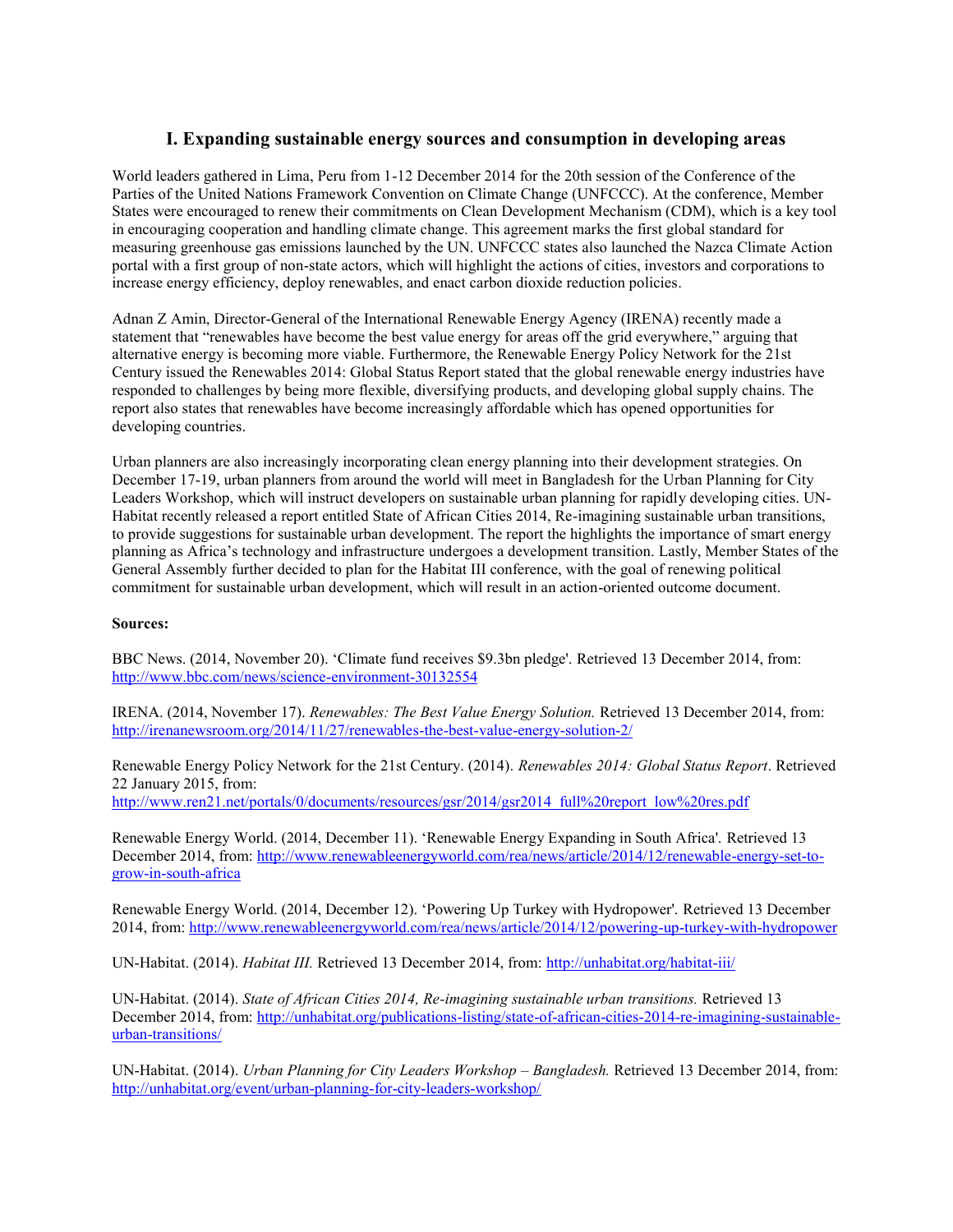United Nations Framework Convention on Climate Change. (2014). *UN Conference, Lima.* Retrieved 13 December 2014, from[: http://newsroom.unfccc.int/lima/](http://newsroom.unfccc.int/lima/)

United Nations Framework Convention on Climate Change. (2014, December 11). 'New Portal Highlights City and Private Sector Climate Action'. Retrieved 13 December 2014, from: [http://newsroom.unfccc.int/lima/new-portal](http://newsroom.unfccc.int/lima/new-portal-highlights-city-and-private-sector-climate-action/)[highlights-city-and-private-sector-climate-action/](http://newsroom.unfccc.int/lima/new-portal-highlights-city-and-private-sector-climate-action/)

United Nations Framework Convention on Climate Change. (2014, November 24). *CDM EB-81 Highlights.*  Retrieved 13 December 2014, from: [https://cdm.unfccc.int/press/newsroom/latestnews/releases/2014/1124\\_index.html](https://cdm.unfccc.int/press/newsroom/latestnews/releases/2014/1124_index.html)

World Wildlife Fund. (2014, December 10). 'Latin America a hotspot for renewable energy development'. Retrieved 13 December 2014, from: [http://wwf.panda.org/wwf\\_news/?235010/Latin-America-a-hotspot-for-renewable](http://wwf.panda.org/wwf_news/?235010/Latin-America-a-hotspot-for-renewable-energy-development)[energy-development](http://wwf.panda.org/wwf_news/?235010/Latin-America-a-hotspot-for-renewable-energy-development)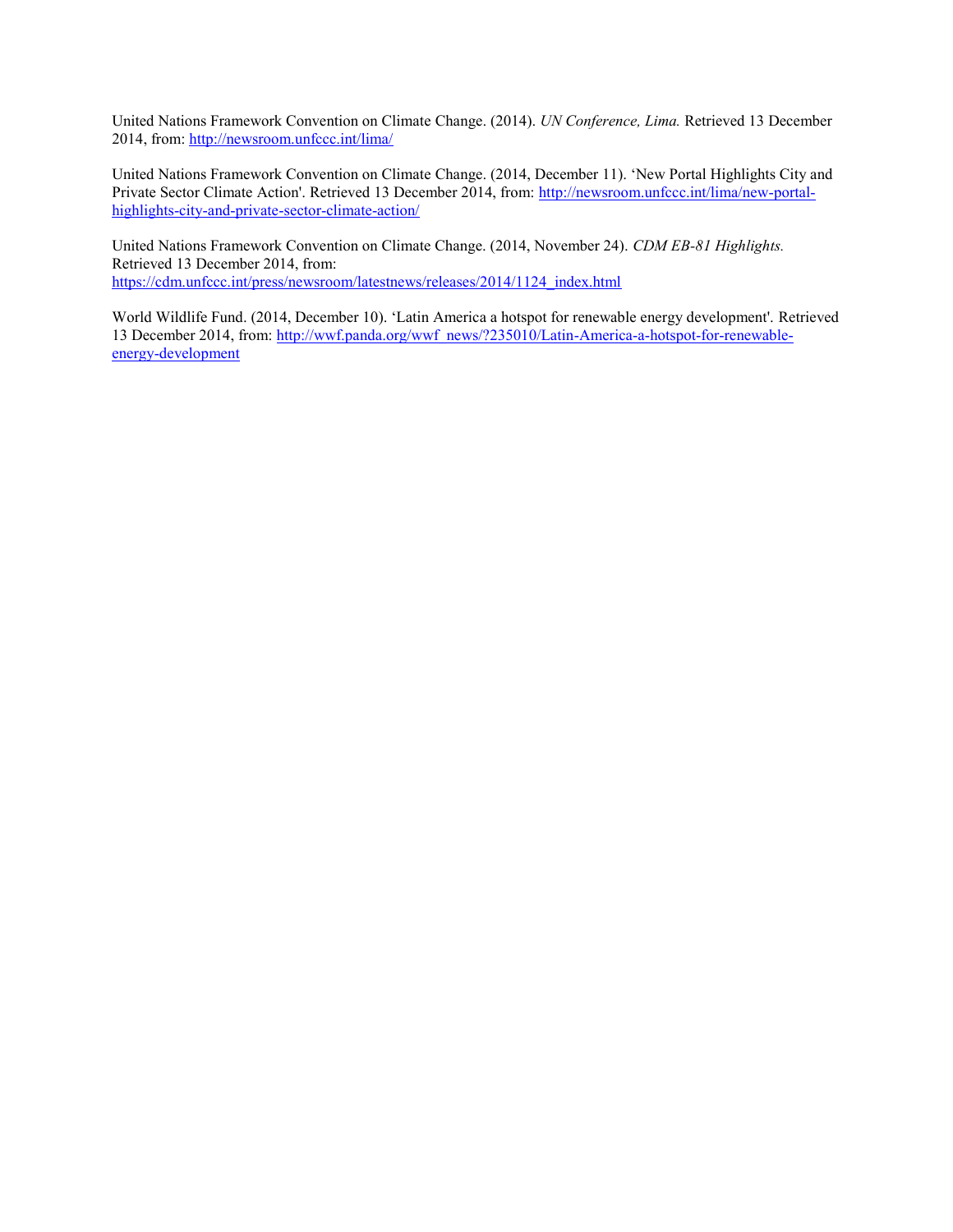# **II. Financing in Urban Development**

On 4 December 2014, the UN released the "Synthesis report of the Secretary-General on the Post-2015 Agenda" (A/69/700). In the section devoted to financing the post-2015 agenda, the Secretary-General urges Member States to meet their official development aid commitments, create strategies for financing development, and address illicit finance flows. The report also mentioned the potential of blended finance platforms in providing new sources of funding, while admonishing some of the possible consequences of letting these platforms go unchecked. He stated that expanding financing options is imperative to committing to sustainable development.

The Future Cities Catapult in the United Kingdom is an organization devoted to urban innovation and sustainable development. In December 2014, they published a report about the influence of international financial institutions (IFIs) on urban development. The report explains the role of IFIs as lenders to individuals and private banks as well as the expanding focus of IFIs on urban development. IFIs have started trends of lending directly to municipalities and becoming the development partners of urban areas by offering technical assistance and capacity-building in addition to loaning money. The report concluded that IFIs could be helpful through investments in urban infrastructure, promoting long-term urban planning, innovating financial mechanisms to fund projects, and promoting integration at a national level.

### *Case Study: PPP in Minas Gerais, Brazil*

In March 2014, the Inter-American Development Bank produced a report about the perceived success of publicprivate partnership (PPP) programs in Brazil, specifically in the state of Minas Gerais. The program started in 2003 with a guaranteed fund for urban development and a contracting model to use between public and private entities. After this, PPP Units were established with the most prominent being in Minas Gerais. The sole purpose of the PPP was to manage processes and ensuring projects would be carried out. On three occasions, the World Bank has assisted in the provision of funds and service delivery for the program. The program has largely been seen as a success by the stakeholders in providing funding and finishing projects. However, stakeholders also expressed concerns, mostly about the transparency and monitoring of procurement procedures and expressed worries about future investment in education and public health under PPP programs.

### **Sources:**

Brookings Institution, (2014). *Municipal Finance of Urban Infrastructure.* Retrieved 14 December 2014, from: [http://www.brookings.edu/~/media/research/files/papers/2010/5/urbanization%20finance%20alm/05\\_urbanization\\_f](http://www.brookings.edu/~/media/research/files/papers/2010/5/urbanization%20finance%20alm/05_urbanization_finance_alm.pdf) [inance\\_alm.pdf](http://www.brookings.edu/~/media/research/files/papers/2010/5/urbanization%20finance%20alm/05_urbanization_finance_alm.pdf)

Catapult. (2014). *Home.* Retrieved 13 December 2014, from:<https://www.catapult.org.uk/home>

Future Cities Catapult. (2014). *Urban Innovation and Investment.* Retrieved 13 December 2014, from: [https://futurecities.catapult.org.uk/documents/6697210/0/Urban+Innovation+and+Investment+FULL+REPORT\\_DE](https://futurecities.catapult.org.uk/documents/6697210/0/Urban+Innovation+and+Investment+FULL+REPORT_DEC14.pdf) [C14.pdf](https://futurecities.catapult.org.uk/documents/6697210/0/Urban+Innovation+and+Investment+FULL+REPORT_DEC14.pdf)

Inter-American Development Bank. (2014). *Overview of the Brazilian PPP Experience from a Stakeholders' Viewpoint.* Retrieved 13 December 2014, from: [http://publications.iadb.org/bitstream/handle/11319/6399/An%20Overview%20of%20the%20Brazilian%20PPP%20](http://publications.iadb.org/bitstream/handle/11319/6399/An%20Overview%20of%20the%20Brazilian%20PPP%20Experience%20from%20a%20Stakeholders%C2%BF%20Viewpoint%20final.pdf?sequence=1) [Experience%20from%20a%20Stakeholders%C2%BF%20Viewpoint%20final.pdf?sequence=1](http://publications.iadb.org/bitstream/handle/11319/6399/An%20Overview%20of%20the%20Brazilian%20PPP%20Experience%20from%20a%20Stakeholders%C2%BF%20Viewpoint%20final.pdf?sequence=1)

Russell, Vivienne. (2014). "Brazilian localities get PPP contract help." Retrieved 13 December 2014, from: <http://www.publicfinanceinternational.org/news/2014/12/brazilian-localities-gets-ppp-contract-help/>

United Nations, General Assembly. (2014, December 4). *The Road to Dignity by 2030: ending poverty, transforming all lives and protecting the planet (A/69/700)*. Retrieved 13 December 2014, from: [http://www.un.org/ga/search/view\\_doc.asp?symbol=A/69/700&Lang=E](http://www.un.org/ga/search/view_doc.asp?symbol=A/69/700&Lang=E)

World Bank. (2012, July 26). *WB/Brazil: Around 20 million people in the State of Minas Gerais to benefit from more efficient services, greater opportunities.* Retrieved 13 December 2014, from: